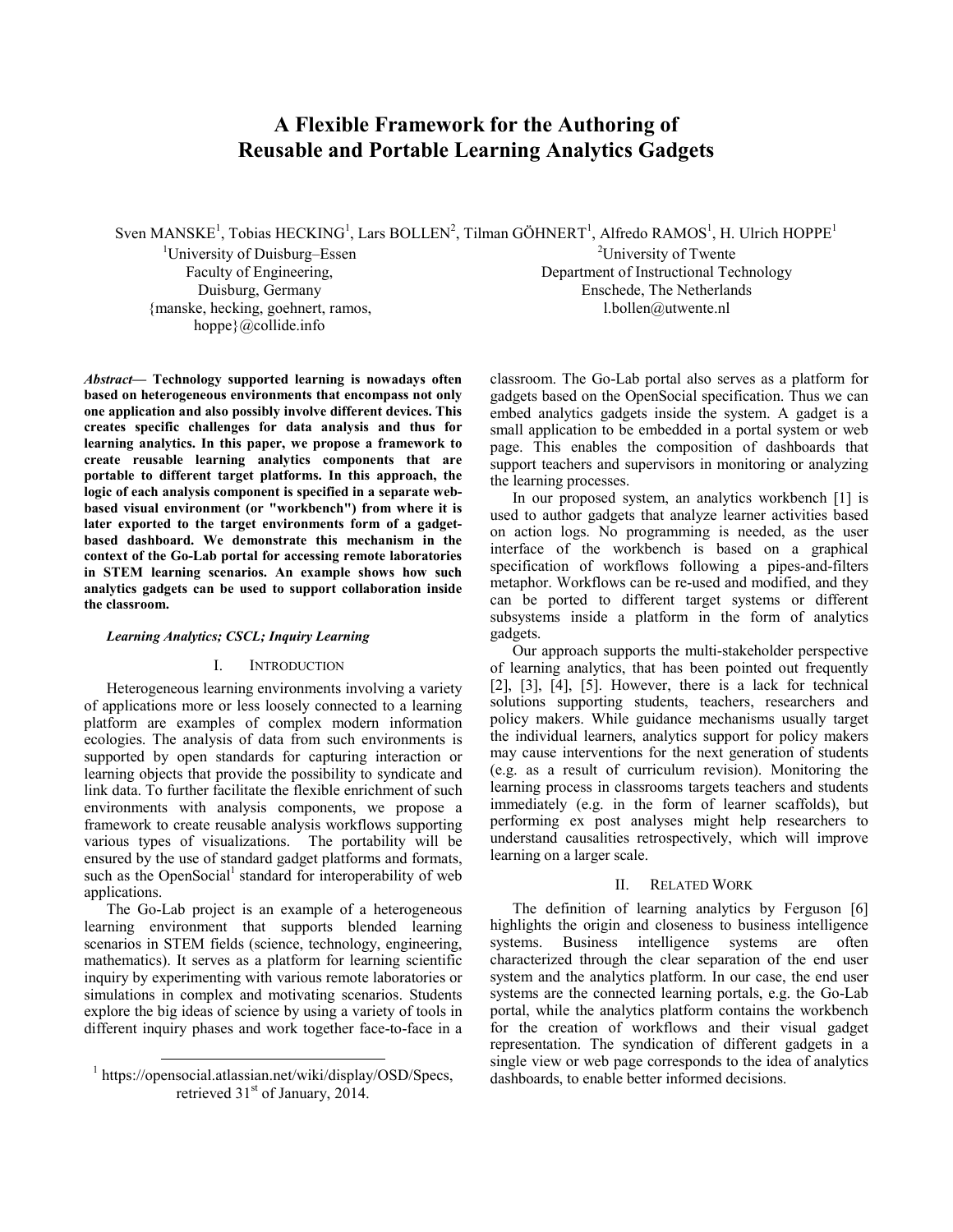This idea of embedding learning analytics gadgets in the context of online-learning has been shown in [7]. There, two courses in vocational training in a learning system based on the Liferay portal have been compared. The output produced through the analytical methods was represented as a gadget in the portal. In comparison, the novelty in our approach is based on the flexibility in the choice of different target platforms supporting connectivity of standardized gadgets, e.g. following the OpenSocial specification.

Since the rise of integrated personal learning environments, the syndication of social media and learning management systems becomes more important. Gadget platforms like OpenSocial, which plug into social networking platforms, are well suited for this purpose. Examples of collaborative learning systems using OpenSocial are ROLE [8] and Graasp [9]. Graasp serves as the basic platform for the Go-Lab portal [10], [11], which is covered in the case study in section V.

### III. ANALYTICS WORKBENCH

The analytics workbench [1] has been mainly developed during the SiSOB project<sup>2</sup>. It offers an analysis framework that integrates a wide range of analysis tools and libraries with a user interface that also allows non computer experts to use the full power of the workbench.

# *A. Architecture*

As a result of these requirements, the workbench combines a multi-agent system as computational backend with a web-based user interface that uses an explicit representation of analysis workflows. Analysis workflows are composed using a visual language based on a pipes-andfilters metaphor. In this language the modules (filters) of the language represent individual analysis steps and the connections (pipes) between the modules represent the data flow. See Figure 2 for an example of this workflow representation.

Each of the modules of the virtual language corresponds to one agent in the multi-agent system used to process the analysis workflow. The workbench framework uses a SQLSpaces [12] server as communication platform. The SQLSpaces are an open-source implementation of the Tuple Space concept [13], which especially focuses on language heterogeneous multi-agent systems. The communication between the components of the system uses a simple tuplebased protocol, of which the two main elements are command tuples controlling the execution of a workflow and data tuples used for transferring data between the agents.

A custom web server based on Node.js is used to provide the user interface and for connecting the user interface to the computational backend. It is also responsible for translating between the externalization format of the workflow representation used in the user interface and the command tuples used for controlling the workflow execution. Additionally it presents the results of the analysis processes to the users.

 $\frac{1}{2}$  http://sisob.lcc.uma.es/, retrieved 31<sup>st</sup> of January, 2014.

Since all steps of the analysis processes are encapsulated in individual agents, the workbench's functionality can be extended easily by adding additional agents. This also holds for agents concerned with data input and output of workflow results. The only requirement for an agent is the connection with the SQLSpaces and the accompanying tuple-based communication protocol. Many of the available output agents are visualization components. Most of these consist of a Java agent connecting to the workbench framework, and a web technology based implementation of the visual metaphor for displaying the visualization in a web browser and for offering interactive data exploration.

# *B. Data Exchange Formats and Standards*

The workbench uses its own internal formats to represent graph and data table information in each phase of the analysis. Both are based on a JSON structure with two main sections: metadata and data. The metadata section contains supplementary information to enrich the data that is available. For internal data flow and as an external exchange format, it supports widely used standards, e.g. Graph Modelling Language (GML) for graph data and comma separated value (CSV) files for data tables.

Traces by learners are typically captured through event logging in platforms like the Go-Lab portal. For analyzing log data, the workbench supports the JSON-based Activity Streams format<sup>3</sup>, which is used by OpenSocial compliant platforms. Activity Streams follow an "actor - verb - object target" metaphor, which represents information about who did what with which object on which artifact.

# IV. EXTENSIONS TO THE ANALYTICS WORKBENCH

In this section we present a short overview on the extensions added to the analytics workbench to support the automatic creation of learning analytics gadgets based on analysis workflows.

# *A. Gadget Creation*

The process involving the user creating the workflow, which will be exported into a gadget, can be summarized through the following steps:

- *Create a workflow*: This consists of connecting specific data sources, filters, converters, analytical methods and algorithms. Typically, the result is a visualization, e.g. a force-based graph layout highlighting centrality measures in an artifact network of a learning platform.

- *Create the gadget*: After the creation of the workflow, a gadget can be exported. A templating engine creates the gadget file for the target platform, e.g. OpenSocial. The file is hosted on the workbench's web server and can be used through a link shown to the user.

- *Embed the gadget*: Embedding the gadget through the created link depends on the target platform. Gadget containers like Apache Shindig provide the possibility to embed the gadget file directly through the link. This is the

<sup>&</sup>lt;sup>3</sup> http://activitystrea.ms, retrieved 9th of February, 2014.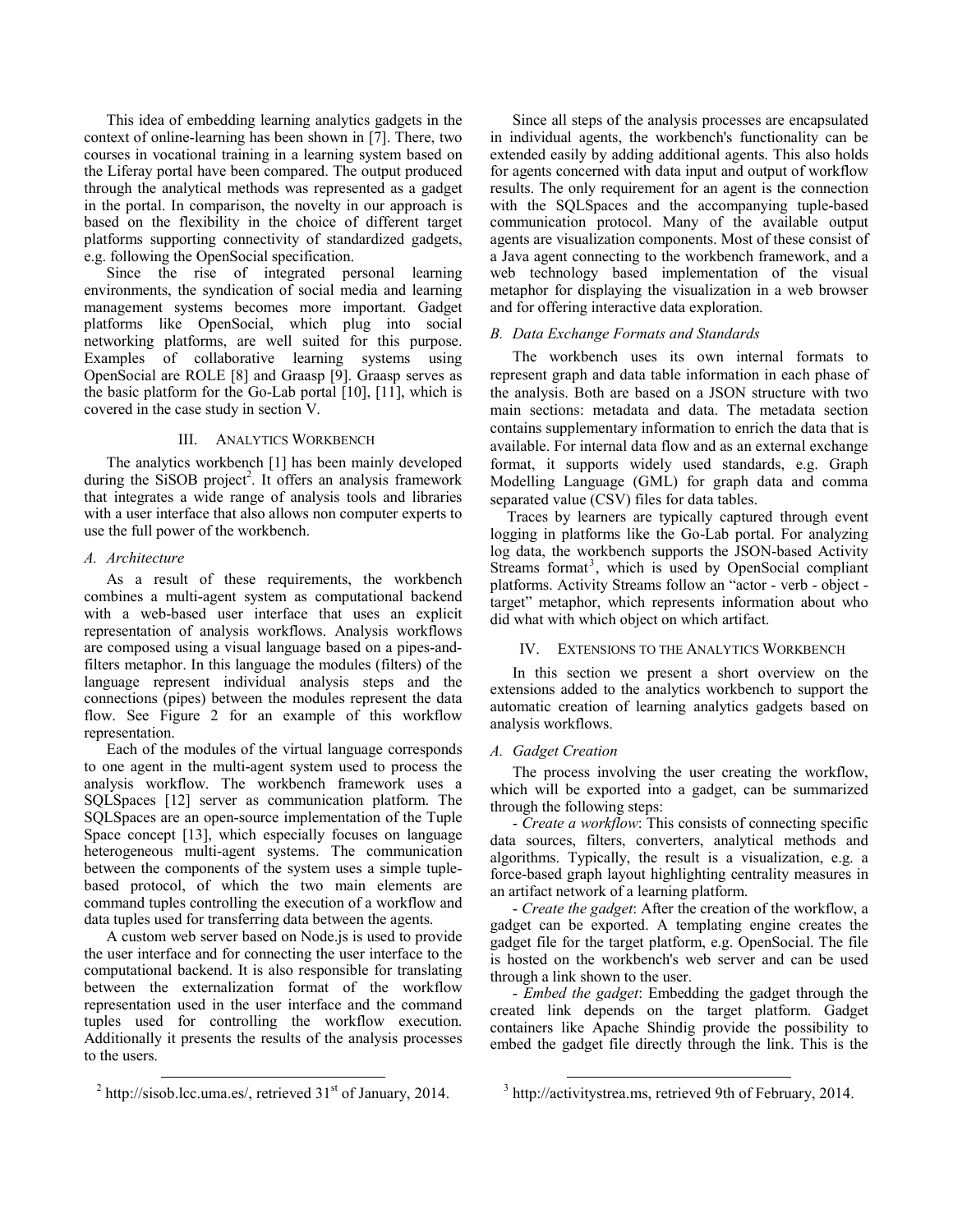common way for OpenSocial-based platforms like Graasp, which is the underlying system for the Go-Lab portal.

## *B. Multi-Contextuality and Parameterization*

Besides the modification of the user interface controls for triggering the creation of a gadget, a more crucial change has been performed. Data sources are explicitly connected through filters in the workbench when creating a workflow. As we propose a flexible system for portable and reusable gadgets, we want to enforce multi-contextuality. As an example, consider a workflow merging concept maps and visualizing the aggregated graph. The data source might be all concept maps in the data warehouse or all concept maps from the context of the gadget, e.g. the learning space of the teacher in a portal. To achieve this, we introduced context variables (e.g. "\$session.id") to parameterize workflows on creation without knowing the values beforehand. These will be dynamically replaced by context parameters at runtime, i.e. when the gadget triggers the workflow execution.

## *C. Backend Services*

Firstly, the modifications of the backend address gadget creation. Services for creating a gadget based on a specific analysis workflow involve a templating engine, which creates the concrete gadget file, and adding hosting services for deploying the gadget file.

Secondly, to provide analytics as a service, we also added a web service interface that allows triggering the execution of workflows from outside the system. In our case, the analytics gadgets running in external portals need to execute their encapsulated workflows. Their external and parameterized representation will be rendered to a concrete JSON-based format and sent as a parameter to the web service interface. The response contains the necessary information for the gadget to display the result, i.e. the visualization output. This loose coupling of the analytics system and the displaying platform enforces the business intelligence metaphor of the system, while making it usable for non-experts in terms of analytics.

# *D. Visual Framework*

When initialized, a gadget triggers the execution of its embedded workflow through the workbench's web service interface, which results in the creation of visualization resources (consisting of HTML and JavaScript sources and the relevant analytics data). The gadget picks up the created resources, and injects them into its rendering context.

With this approach, the analytics result visualization is created dynamically by triggering a workflow execution, instead of presenting static, pre-calculated results. Therefore, it is possible to refresh the results simply by repeating the analytics workflow execution on the workbench server and updating the results visualization. This way, even with complex and time consuming calculation processes, it is possible to take into account recent learner activities

# V. CASE STUDY: GO-LAB

In the context of the Go-Lab platform teachers embed predefined analysis workflows in the form of OpenSocial gadgets into their personal space, in order to compose a set of analysis tools that might help them to supervise the students. In the following we present a use case of the proposed system. The intention is not to introduce novel analysis algorithms, but to show the flexibility of the system to cover different areas of learning analytics, namely artifact and social network analysis. This will be demonstrated by an analysis of concept maps created by students.

# *A. Analysing Individual and Aggregated Concept Maps*

Concept maps have been used as an instructional tool in inquiry based learning contexts that supports the students to structure and conceptualize their scientific knowledge by explicating concepts and their relations [14].

The Go-Lab platform provides a concept mapping tool that can be used by students. When students use this tool, their actions are continuously logged to the analytics server. Records of sequences of actions, namely adding, removing and labeling of concepts and relations allow reproducing the state of the concept map at any point in time on the server side. These records and reconstructed concept maps are a valuable source of data to gain insights on how the individuals structured their own knowledge, but also to assess the collective knowledge of the class for example by applying network analysis methods [15], [16].

One way to make statements about the knowledge state of the complete class is to build up aggregated concept maps. Formally a concept map can be seen as a multigraph with labeled nodes and edges. Building the union of such graphs means to overlay all individual concept maps. The result contains all concepts and relations between them that occur in at least one individual map. The opposite is to intersect the concept maps. The resulting multigraph only contains concepts and relations that occur in all individual concept maps. This operation can be used to analyze the mental models the students have in common.



Figure 1. Network derived by aggregating individual concept maps. Node size corresponds to betweenness centrality.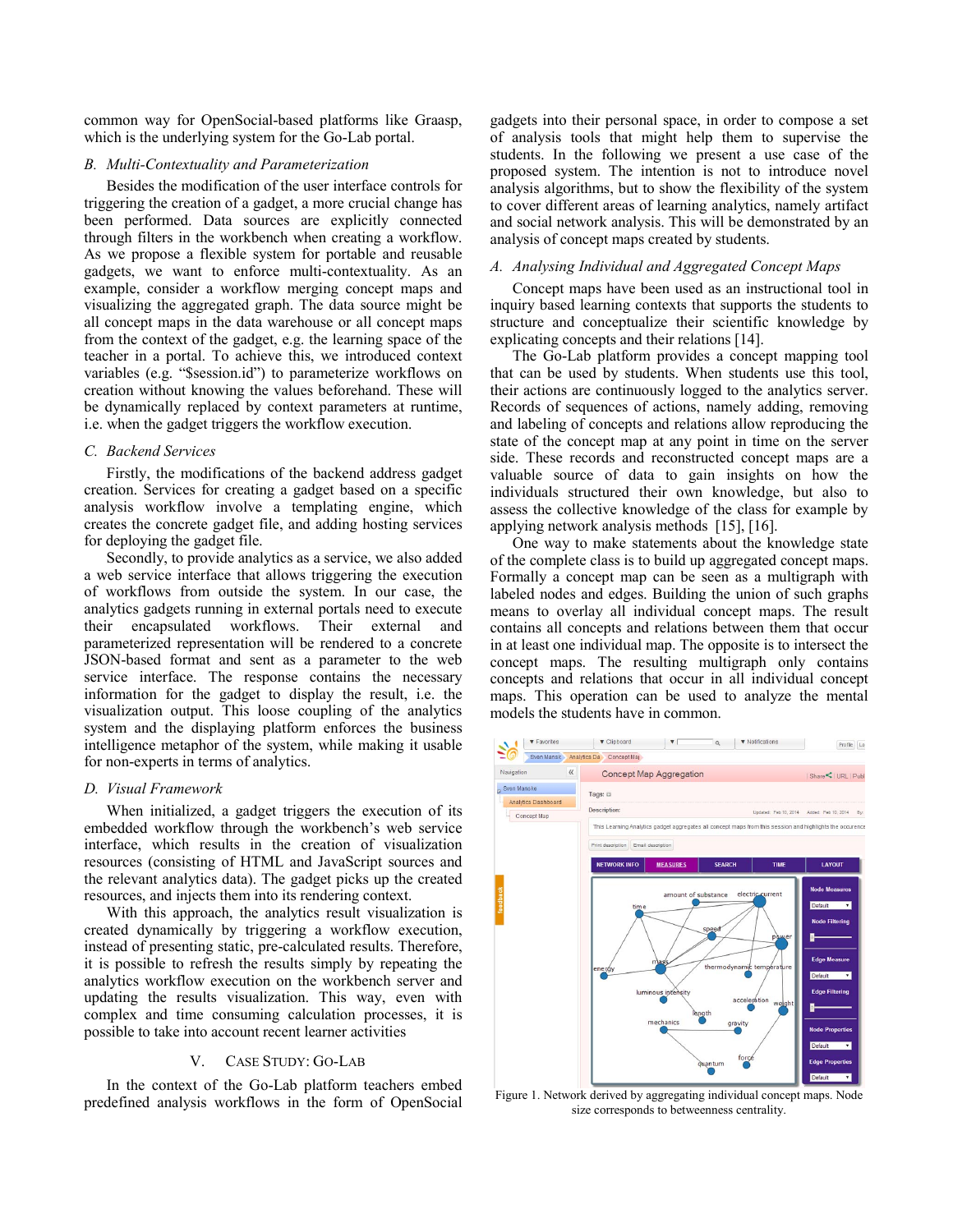The number of occurrences of a concept or a relation in the set of individual maps can also be counted and stored as a node attribute in the aggregated concept map as a measure of consensus. In addition centrality measures known from social network analysis like degree, betweenness, closeness, and eigenvector centrality [17], among others, can be calculated on concept maps to get additional concept weighting parameters [15], [16].

The outcome of this process is a visualization of the aggregated graph as depicted in Figure 1. The viewer can choose whether the size of the nodes should correspond to the number of occurrences in the individual concept map or the centrality of the concept. The described analysis comprises several steps depicted in the workflow in Figure 2. The process starts with data acquisition and filtering. The concept maps for a particular session are retrieved from the data warehouse as a sequence of graphs by the artifact import filter. When the workflow is intended to become externalized as a gadget, it is also possible to add a dynamic session variable, which depends on the gadget's runtime context, as described in section IV.B. The next step is to aggregate the individual concept maps by performing the union or the intersection operation as described above. One can reuse the Graph Aggregator component, which has been designed to aggregate graphs of various types. The centrality calculation is also implemented as a single independent component. This filter retrieves the aggregated concept map from the previous filter and calculates various centrality measures based on its parameterization. At the end of the workflow an adequate visualization is needed. The Dwyer force directed graph visualization technique [18] is an appropriate choice because it arranges the more densely connected concept nodes close to each other on the screen, which supports the visual interpretation of the results. The interpretation of the results is dedicated to the teacher, however, the assembly of the particular steps to a complex analysis workflow requires some expert knowledge. For this purpose an analyst can compose a complex analysis from single building blocks using the workbench user interface as an authoring environment and provide a generated gadget to the teacher. Once the workflow has been constructed its internal representation can be stored and reused to execute the process several times without consulting the user interface again, see section IV.

With the export to Open Social gadgets the predefined workflow can be embedded and executed from any gadget container like ROLE or Graasp. The gadget itself only displays the visual results while hiding the complexity of the analysis workflow behind.

#### *B. Comparing a Concept Map with a Reference Map*

One common task in the analysis of concept maps is the comparison of student created maps with a reference map. A reference map can be a concept map created by an expert [19] or a domain ontology [16]. For this task it is possible to reuse most of the filters of the workflow in section V.A only the Centrality filter has to be replaced with the Graph Comparison filter.



Figure 2. Centrality calculation of aggregated concept maps as a pipes-andfilters workflow.

This filter takes two graphs as input. Similar to the previously described Graph Aggregator it performs a union operation on the two input graphs. Unlike the Graph Aggregator it can only handle two input graphs. It checks which relations between concepts occur exclusively in one of the two input graphs and which relations can be observed in both graphs, in this case concept maps. The output of this filter is an aggregated graph with edges decorated with an attribute, which indicates whether the edge exists only in graph 1, only in graph 2 or in both graphs. These attributes are used by the visualization component to color the edges accordingly. A characteristic output of the workflow is depicted in Figure 3. As in the example described in A, the visual results of the comparison of the collective concept map and a reference map can be very useful for a teacher to uncover potential shortcomings in the knowledge state of the class. He can react on the analysis results, e.g. by rearranging working groups. Analysts author those gadgets, while the stakeholders or users of the analysis, in this case a teacher, see only the product as an expressive visualization that he/she can understand and interpret.



Figure 3. Comparison of two concept maps. Edges occurring only in the expert map are colored green. Edges occurring in student maps exclusively are blue and brown connections are drawn by students and the experts.